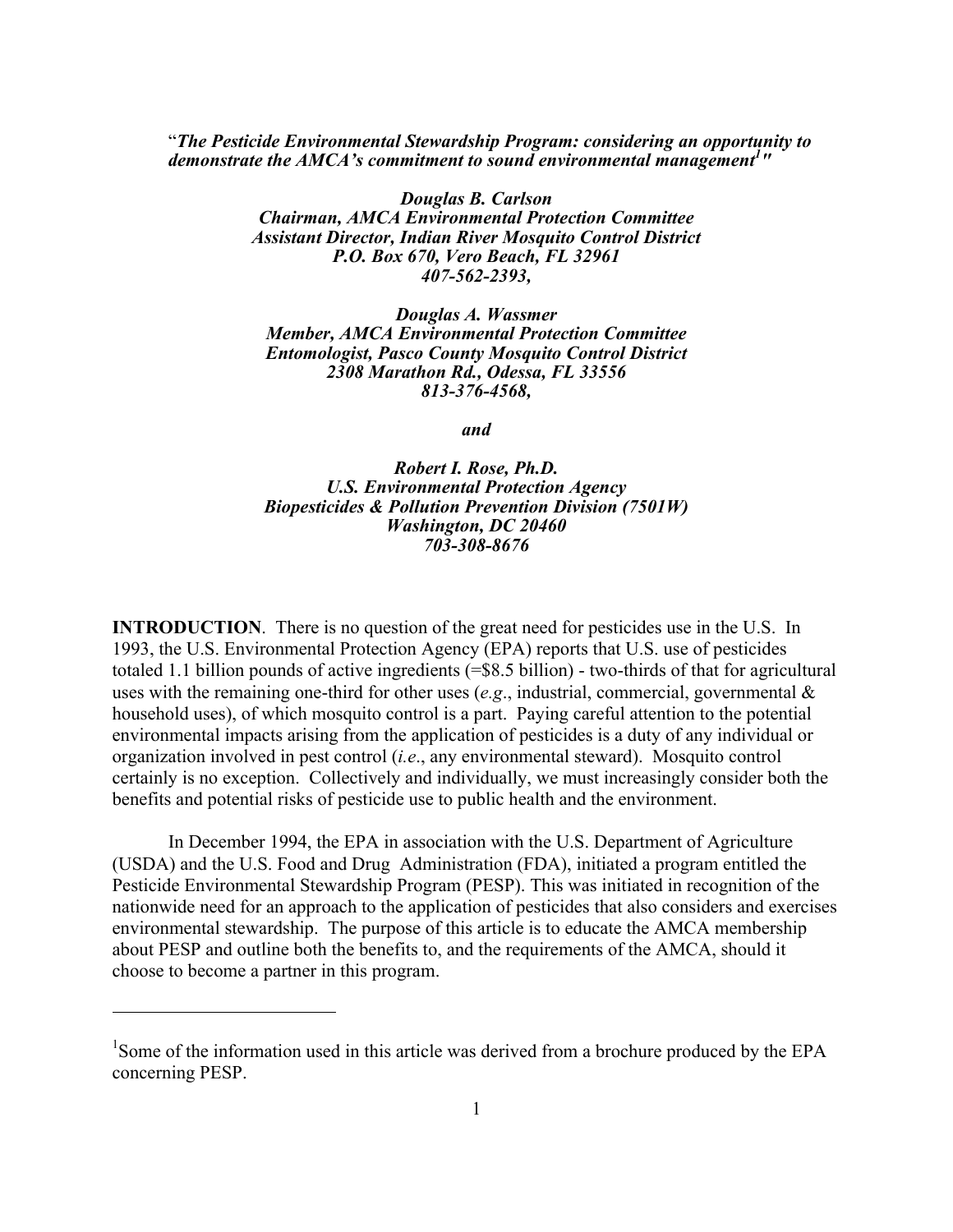## **THE GOALS AND PRINCIPLES OF THE PESTICIDE ENVIRONMENTAL**

**STEWARDSHIP PROGRAM.** PESP is a broad effort aimed at reducing pesticide use and risk in both agricultural and nonagricultural environments through accomplishing two major goals:

- 1) Developing specific use/risk reduction strategies that include reliance on biological pesticides and other approaches to pest control that are considered to be safer than traditional chemical methodologies, and,
- 2) By the year 2000, having 75 percent of U.S. agricultural acreage adopt Integrated Pest Management programs.

A key component of the PESP program is the development of a public/private partnership. When PESP was first announced in December 1994, more than 20 private organizations signed on as charter members. Today there are 48 partners including the New England Vegetable and Berry Growers Association, the Golf Course Superintendents Association of America, the Professional Lawn Care Association of America and the American Corn Growers Association. Concerning PESP, Carol M. Browner, EPA Administrator has stated,

> "Voluntary pollution prevention has been a cornerstone of our efforts to protect human health and the environment, and this new pesticide partnership is an important step toward that goal...I congratulate the companies and grower groups that are joining us for their forward thinking approach to environmentally sound pesticide use practices and look forward to seeing others follow their lead."

All organizations with a commitment to the above-mentioned goals are eligible to join the program and the authors (along with the AMCA Environmental Protection Committee) believe it is time that the AMCA carefully considers becoming a member of this interagency, cooperative program. When joining PESP, each "partner" commits to stewardship as a key part of their pest management practices. Participation in the program requires that all partners must abide by the following principles:

- 1) Participation is completely voluntary and partners agree to develop environmental stewardship strategies and implement specific pest management practices designed for risk reduction when using pesticides,
- 2)The Federal government recognizes the need to protect public health and food in the U.S. with efficient, cost-effective pest control. Through research and education, the Federal government will seek to promote and fund the adoption of alternative techniques and practices that enhance pest management and reduce pesticide use and risks.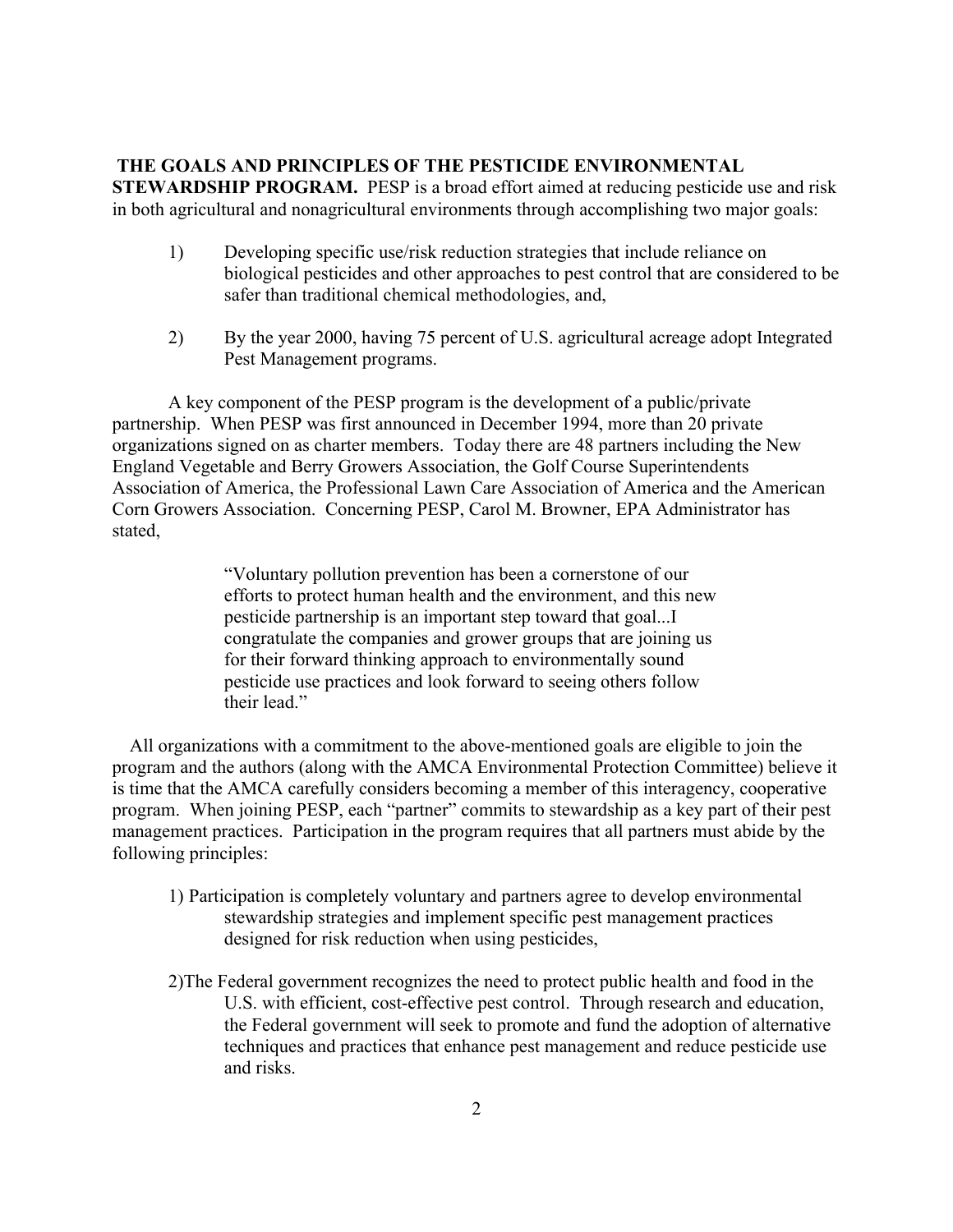3) The Federal government will integrate the environmental stewardship strategies developed by participating members into its policies and programs for agriculture and the environment, and will lead by example with its own use practices.

**BENEFITS OF PESP PARTICIPATION.** The EPA states that joining the PESP partnership gives each participating organization the opportunity to demonstrate its commitment to environmental stewardship and take the necessary steps to put this commitment into practice. Membership can enhance public perception of the participating organization, can provide for support from constituents, and boost member morale. Membership also offers access to the following benefits:

- 1)Upon joining, the participating organization is assigned a liaison who serves as that group's official contact with the EPA. The liaison can be called upon to help obtain additional information about PESP or about other EPA programs, policies and procedures. The contact person can also help express the participating organizations concerns to EPA management and ensure that these views are considered as the Agency develops pesticide regulations and makes policy decisions.
- 2)As funding allows, EPA and the USDA provide participants with seed money to help support pest management practices that reduce pesticide use and risk. For 1996, \$250,000 is allocated for this program where types of projects considered for funding will include education, demonstration, outreach, technology transfer and applied research. Partners are asked to participate in the identification of needs for research on alternative systems for pest management.
- 3)PESP publicly recognizes partners that demonstrate their commitment to environmental stewardship and achieve progress in reducing pesticide use and risk while managing pests in a cost-effective manner.

**RESPONSIBILITIES OF PESP PARTICIPATION.** Any organization desiring to become a partner in PESP must develop and implement formal strategies to reduce the use and risk of pesticides. Partners must agree that their pesticide use will be tailored to specific sites, crops and regions of the country, as is appropriate for the participating organization. Partners must also commit themselves to define and implement their strategies in a timely fashion and to report regularly on progress. Associations of pesticide users (such as the AMCA) must agree that their participating members will use the safest, most effective pest management practices available.

**POSSIBLE AMCA PARTICIPATION IN PESP.** The possibility of the AMCA's participation as a partner in PESP was first brought to Douglas Wassmer's attention by the EPA's Dr. Robert Rose during the Summer of 1995. Since that time, the AMCA's Environmental Protection Committee has considered the merits of participating in this program.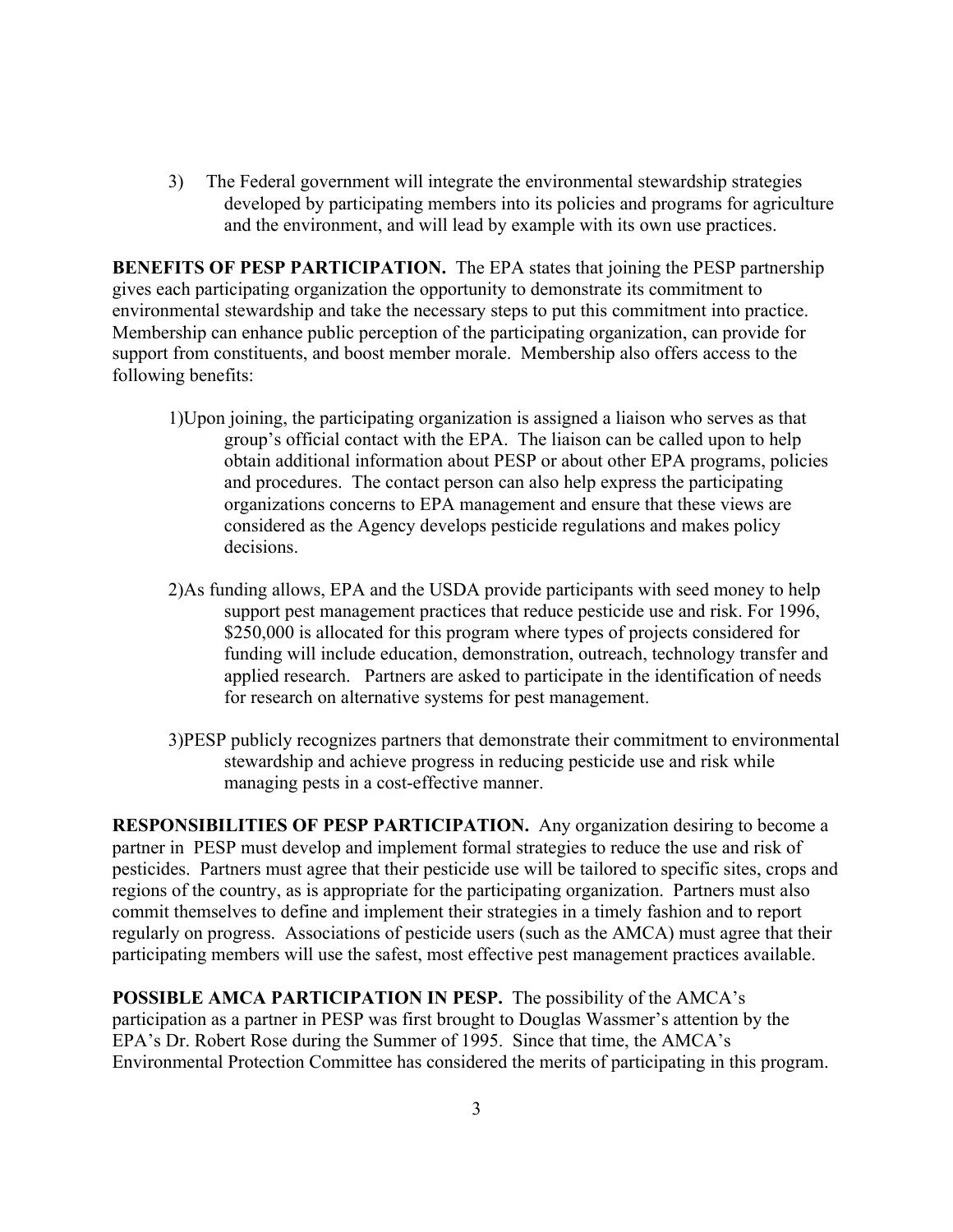At the AMCA's Interim Board Meeting in October 1995, the Environmental Protection Committee suggested to the Board that the AMCA strongly consider participating in the program. At that Interim Board meeting, Board action was tabled until more can be learned about the program and the general membership become better informed.

## **MOSQUITO CONTROL'S CURRENT COMMITMENT TO ENVIRONMENTAL**

**STEWARDSHIP.** As a group, mosquito control nationwide has already demonstrated a commitment to sound environmental management techniques through its large-scale use of biopesticide larvicides (*i.e*., the insect growth regulator (IGR) methoprene and *Bacillus thuringiensis israelensis (Bti)*) as part of an Integrated Pest Management (IPM) program. Where possible, mosquito control's use of IPM has included a dedicated effort to use source reduction when possible. Source reduction typically results in a reduction in the need for pesticide use. In many locations, in addition to mosquito control goals, these source reduction efforts have included the improved management of environmentally sensitive habitats. To the authors, it appears that overall, mosquito control in the U.S. is already adhering to some of the goals and principles of PESP. In order to become a member, the AMCA would first need to develop the strategy document which is required by PESP.

Coincidently, mosquito control in Florida, through the Fla. Coordinating Council on Mosquito Control (a legislatively established interagency committee formed to address issues affecting mosquito control and natural resource concerns), has been requested by the EPA to develop a "White Paper" on Florida mosquito control practices. As explained by the EPA, the goal of this request is to clearly explain past and present mosquito control practices in the State to identify ways in which pesticide use might be reduced in the future. The development of this "White Paper' is well under way with a scheduled completion in the Spring of 1996. With some modification to reflect mosquito control efforts nationwide, this document could possibly serve as the framework for the AMCA's PESP strategy document. If the AMCA decides to become a PESP partner, the Environmental Protection Committee has volunteered to the AMCA Board to develop the strategy document using Florida's "White Paper" as a model. The mechanism for providing input into and review of the strategy document as well as for documenting how the AMCA is meeting the strategy document goals in the future, have not yet been determined and is open for suggestions from the AMCA membership. Members' input into this process would be greatly appreciated.

**EXPERIENCES OF PARTICIPATING "PARTNERS".** In researching this article, we felt that it would be important to discuss PESP with representatives of organizations who have already become partners. This would allow us to learn their impressions as to how the program has helped them, what responsibilities (perhaps some unforseen) they have encountered in adhering to the program's requirements, and also to learn what mechanism they have put in place to document how they are accomplishing the goals of their strategy document.

Toward that informational need, detailed discussions (and some correspondence ) were conducted with several PESP partners. Through contact with the Golf Course Superintendents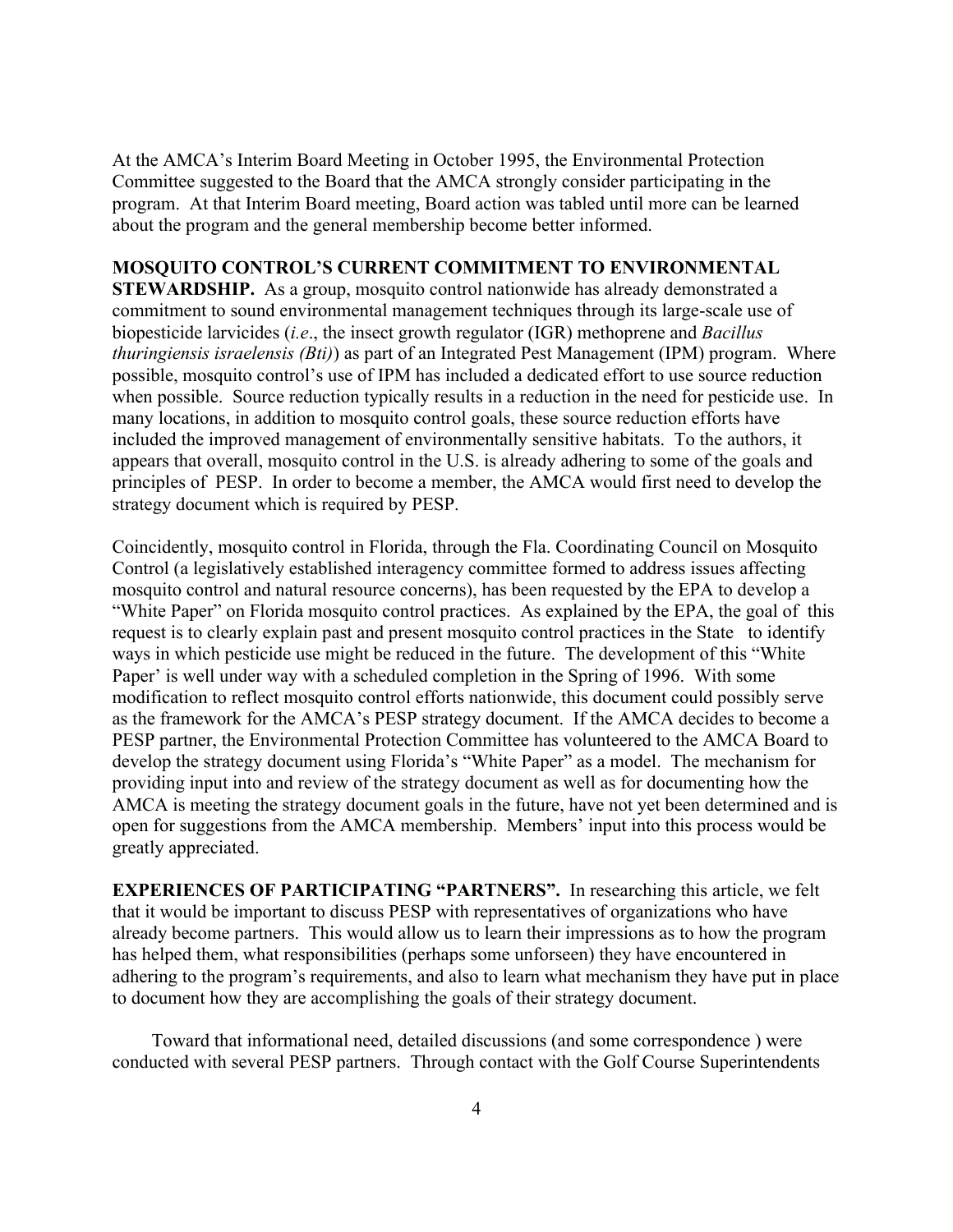Association of America (contact person: Cynthia Kelly-Governmental Relations), the Professional Lawn Care Association of America (contact person: Tom Delaney-Government Affairs), the International Apple Institute (contact persons: James Cranney-Director of Industrial Services & Julie Daly-Director of Communications), and the National Peanut Council (contact person: Kimberly Cutchins-President), valuable information has been obtained.

While each of these organizations was strongly in support of their decision to participate in the PESP program, they recommend entering into it cautiously. They stress that before entering the partnership, your organization should clearly decide what it wants to gain by becoming a PESP partner - whether it be: 1) the benefits of having an identified liaison within the EPA who, their experience has shown, can be an effective conduit to make certain your organization's concerns are being heard within EPA, 2) the recognition that your organization can receive by being designated an "Environmental Steward" by the program, or 3) being eligible to apply for a grant to fund programs that will help achieve the goals of the strategy document.

In discussing the responsibilities of the program with the above-mentioned organizations' representatives, it was stressed that the PESP program is relatively young, now being only a few years old. Several of the partners had not had their strategy document approved. We were told that an initially informal PESP arrangement is becoming more formal, with more paperwork probably an inevitable outcome. Also, just because the participating organization (in our case that would be the AMCA) might receive partnership status, that does not yet automatically mean that sustaining AMCA members (*e.g*., local mosquito control agencies), can make the claim that their individual organizations are PESP partners. They can do so only if they demonstrate that they are living up to the goals and objectives of the approved strategy document.

Concerning the strategy document itself, it was stressed that simply defining all the AMCA's inplace programs that are contributing to reducing pesticide risk, is not enough. An important, stated EPA goal is to reduce pesticide use/risk over time. However, the organizations interviewed emphasized that they are not willing to concede that pesticide use is inherently problematic. This too is certainly a position that the AMCA supports, that being that careful pesticide use is, and will continue to be, an essential tool in mosquito control's IPM programs. However, reducing pesticide "risk" is a goal shared by the organizations interviewed and one that perhaps the AMCA too can endorse. A dedication to reducing pesticide risk can be accomplished in a number of ways, one possibility being better education resulting in more prudent application of pesticides along with an increased commitment, where possible, to IPM programs.

We envision some difficulty in identifying or developing an internal mechanism to verify that the goals of the strategy document are being met. The International Apple Institute has established regional task forces to monitor members' compliance with a national task force to coordinate the regional groups findings. It is difficult to see how some similar arrangement might work in the AMCA but other options may be available. For instance, perhaps PESP grant money could be used to develop an effective means for the AMCA to internally administer the program.